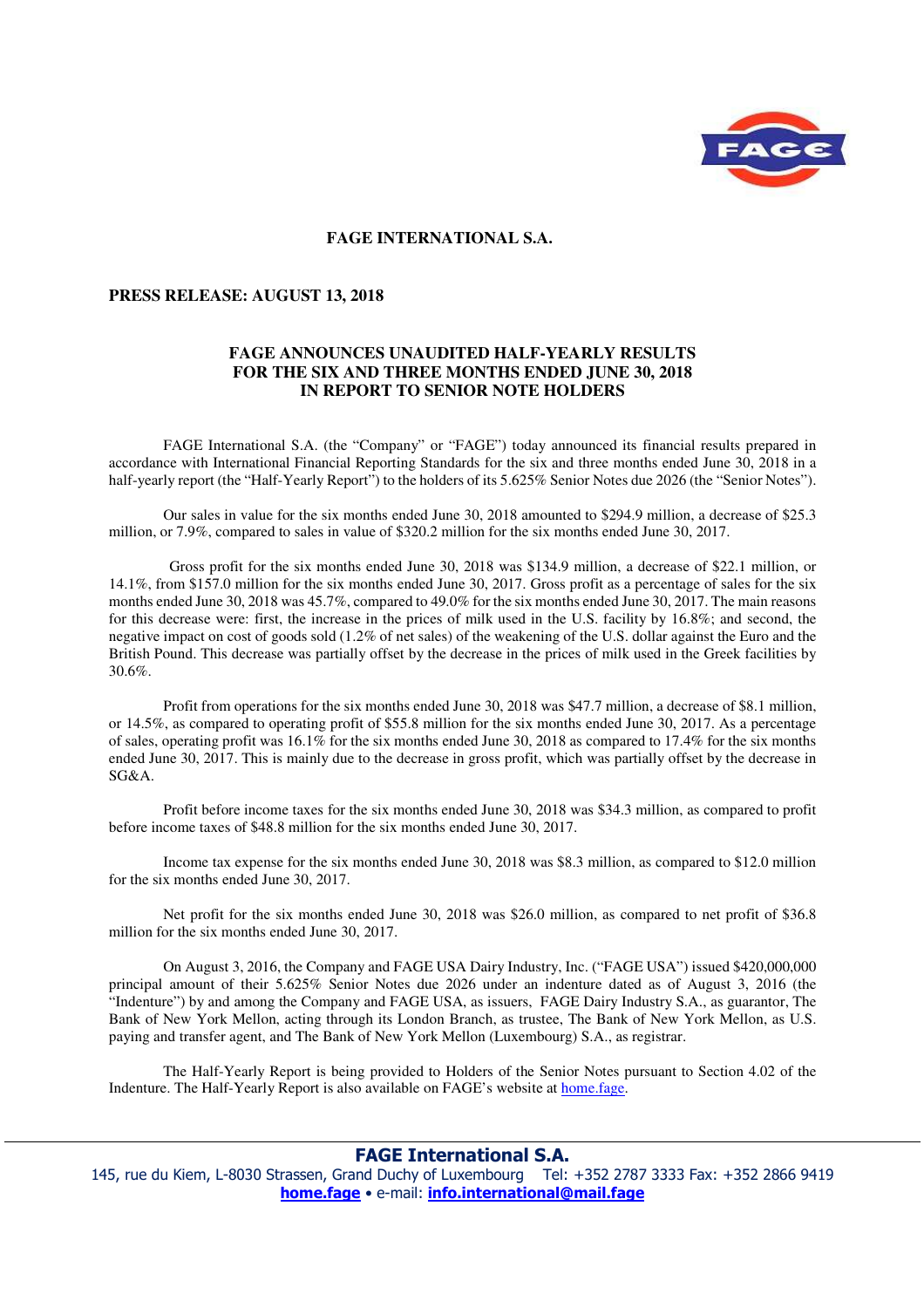

 FAGE is a leading international dairy company with a focus on yogurt. FAGE has significant and growing sales in the U.S. yogurt market, growing international sales outside of the United States, and leading market positions in the Italian, U.K. and Greek yogurt markets. FAGE has grown from its origins in Greece in 1926 to become an international company with sales in approximately 44 countries in Europe, the Americas, Asia and Africa.

 Inquiries regarding the Company's financial results should be directed to Christos Koloventzos, the Company's Chief Financial Officer, at [+352 27873333] or Christos.Koloventzos@mail.fage.